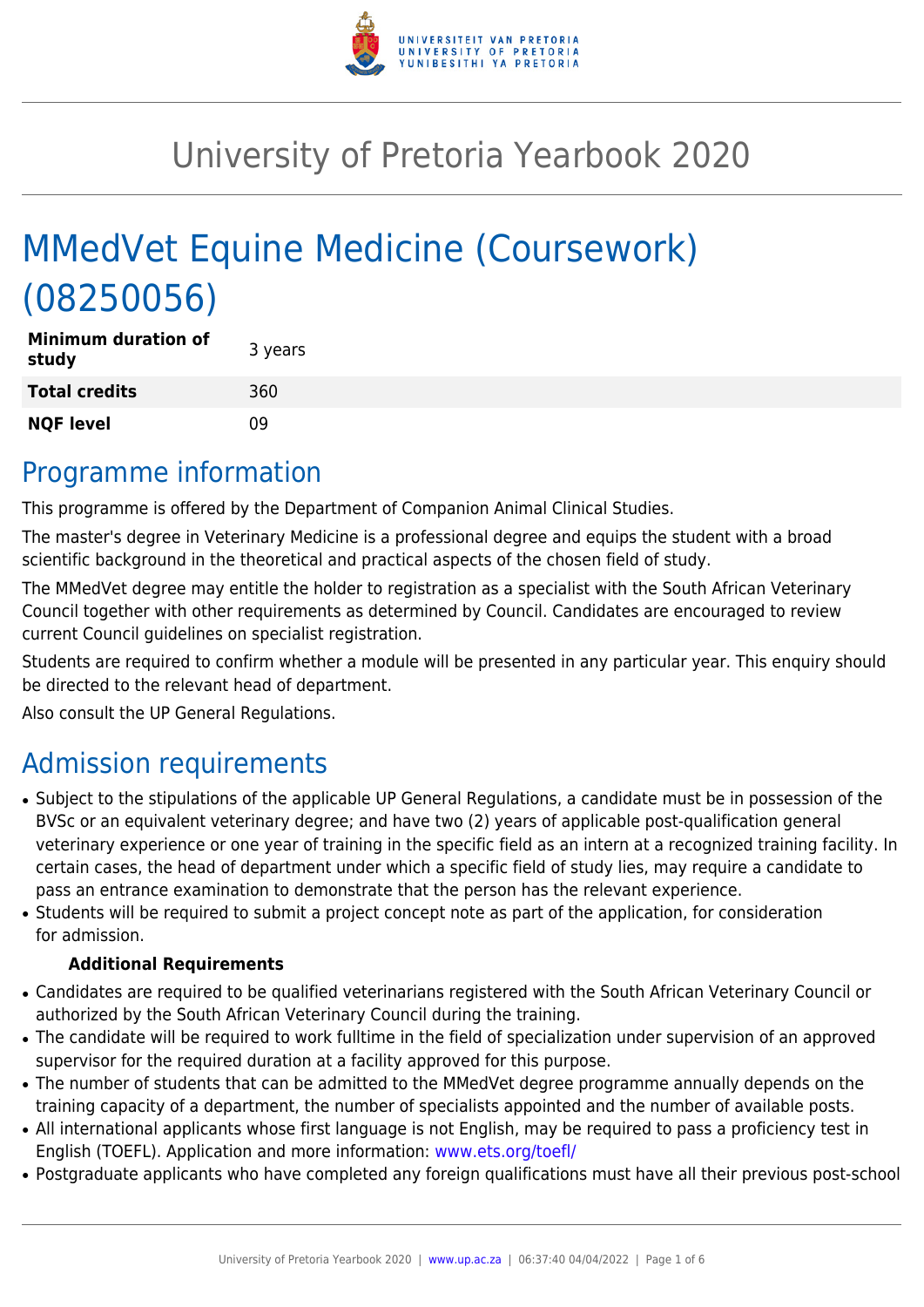

qualifications evaluated by the South African Qualifications Authority (SAQA) before applying for postgraduate studies at the University of Pretoria: [www.saqa.org.za](http://www.saqa.org.za/)

#### **International requirements**

• Candidates not yet registered or authorised by the South African Veterinary Council can find more information on the South African Veterinary Council website at [www.savc.org.za](http://www.savc.org.za)

#### **Notification**

• While the MMedVet is an advanced professional programme equivalent to specialist certification, registration to practice as a specialist is controlled by the South African Veterinary Council or international equivalent. These bodies may have additional requirements for registration that are not university requirements. Please check their requirements as well.

## Examinations and pass requirements

Also consult the applicable General Regulations.

#### **Conferment of the degree**

The MMedVet is conferred by virtue of completion of a minimum of 90 weeks of clinical training, examination in the specialist module, and a mini-dissertation

#### **Examinations**

The examination(s) in the specialist field of study may only be taken on completion of the minimum clinical training.

The nature and duration of the specialist module's examination(s), which will test fully the theoretical knowledge as well as the practical skills of the student, is determined by the head of department in which the chosen field of study is offered.

A minimum examination mark of 50% is required in each of the theoretical and practical and oral sections of the specialist module.

Students who intend applying for membership of a specialist college abroad later on, should bear in mind that many of these colleges require a minimum examination mark and a final mark of at least 60% for admission.

## Research information

#### **Mini-dissertation**

#### (Also consult the General Regulations)

A student must submit a mini-dissertation, which deals with the particular field of specialization. A mini-dissertation is based on a research project or related research projects (which need not be original), planned and written down by the student within the theme of the chosen specialization. (Assistance with statistical processing, applied specialised procedures, etc. is allowed, but must be acknowledged.) The student may use appropriate research done previously, to add to the writing of the mini-dissertation. Earlier, related publications by the student may be bound with the mini-dissertation, but may not substitute the complete text of the mini-dissertation. Publications that are submitted, must be rounded off by means of an extensive introduction, materials, and information concerning methods and a discussion of the results. The minidissertation will be evaluated by two examiners, who may not necessarily attend the final examination. The average of the separate marks awarded by the two examiners, constitutes the final mark for the minidissertation. The minimum pass mark is 50%. A student who has failed may be permitted by the Dean, on the recommendation of the relevant head of department, to submit an amended mini-dissertation for final adjudication.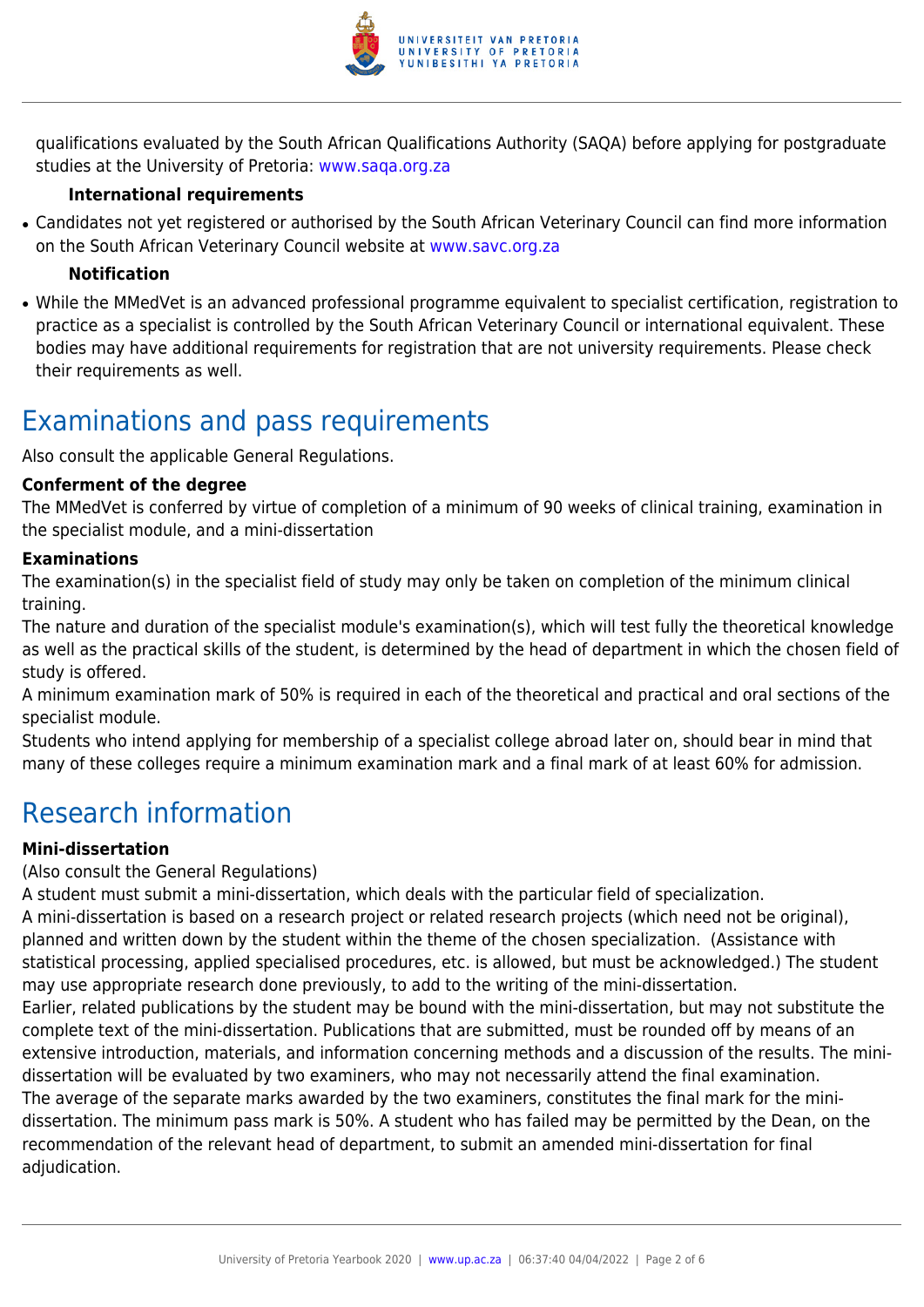

## Pass with distinction

In order to obtain the degree with distinction, a minimum final mark of 75% is required for the field of specialisation and the mini-dissertation.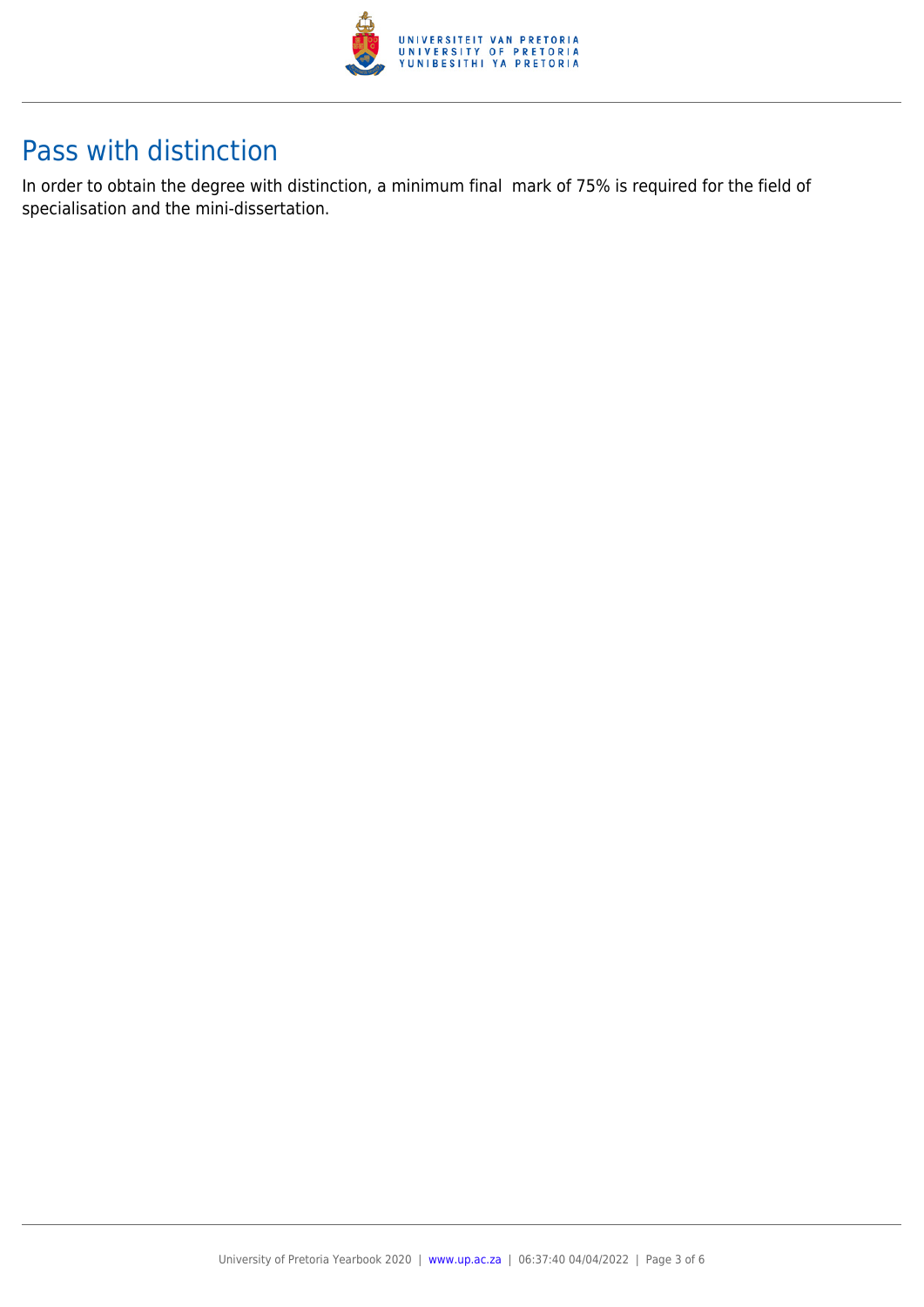

## Curriculum: Year 1

**Minimum credits: 360**

### **Core modules**

#### **Equine medicine 802 (GEN 802)**

| <b>Module credits</b>         | 270.00                                   |
|-------------------------------|------------------------------------------|
| Language of tuition           | Module is presented in English           |
| <b>Department</b>             | <b>Companion Animal Clinical Studies</b> |
| <b>Period of presentation</b> | Year                                     |

#### **Module content**

Advanced training in organ, metabolic and deficiency diseases of equines. Pathophysiology, diagnostic and treatment methods are emphasised.

#### **Mini-dissertation: Equine medicine 892 (GEN 892)**

| <b>Module credits</b>         | 90.00                                    |
|-------------------------------|------------------------------------------|
| <b>Prerequisites</b>          | VRM 813                                  |
| Language of tuition           | Module is presented in English           |
| <b>Department</b>             | <b>Companion Animal Clinical Studies</b> |
| <b>Period of presentation</b> | Year                                     |

#### **Research methodology 813 (VRM 813)**

| <b>Module credits</b>         | 0.00                                |
|-------------------------------|-------------------------------------|
| Language of tuition           | Module is presented in English      |
| <b>Department</b>             | <b>Veterinary Tropical Diseases</b> |
| <b>Period of presentation</b> | Semester 1 and Semester 2           |

#### **Module content**

A web-based introductory module in research methodology that includes planning and undertaking a research project or clinical trial, collecting and analysing data, scientific writing, and enabling preparation and presenting of a research protocol.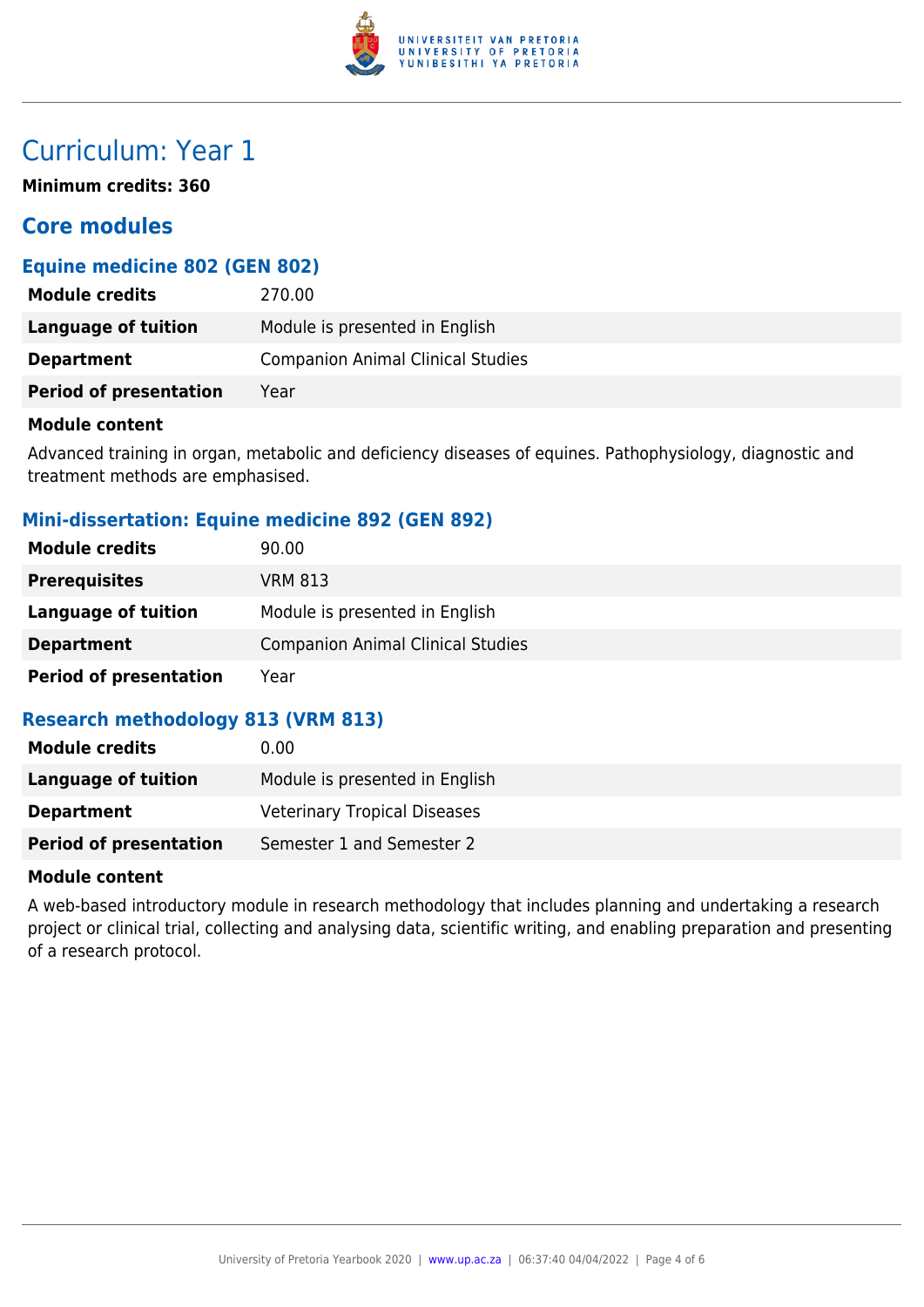

# Curriculum: Year 2

**Minimum credits: 360**

### **Core modules**

### **Equine medicine 802 (GEN 802)**

| <b>Module credits</b>         | 270.00                                   |
|-------------------------------|------------------------------------------|
| Language of tuition           | Module is presented in English           |
| <b>Department</b>             | <b>Companion Animal Clinical Studies</b> |
| <b>Period of presentation</b> | Year                                     |

#### **Module content**

Advanced training in organ, metabolic and deficiency diseases of equines. Pathophysiology, diagnostic and treatment methods are emphasised.

#### **Mini-dissertation: Equine medicine 892 (GEN 892)**

| <b>Module credits</b>         | 90.00                                    |
|-------------------------------|------------------------------------------|
| <b>Prerequisites</b>          | VRM 813                                  |
| Language of tuition           | Module is presented in English           |
| <b>Department</b>             | <b>Companion Animal Clinical Studies</b> |
| <b>Period of presentation</b> | Year                                     |